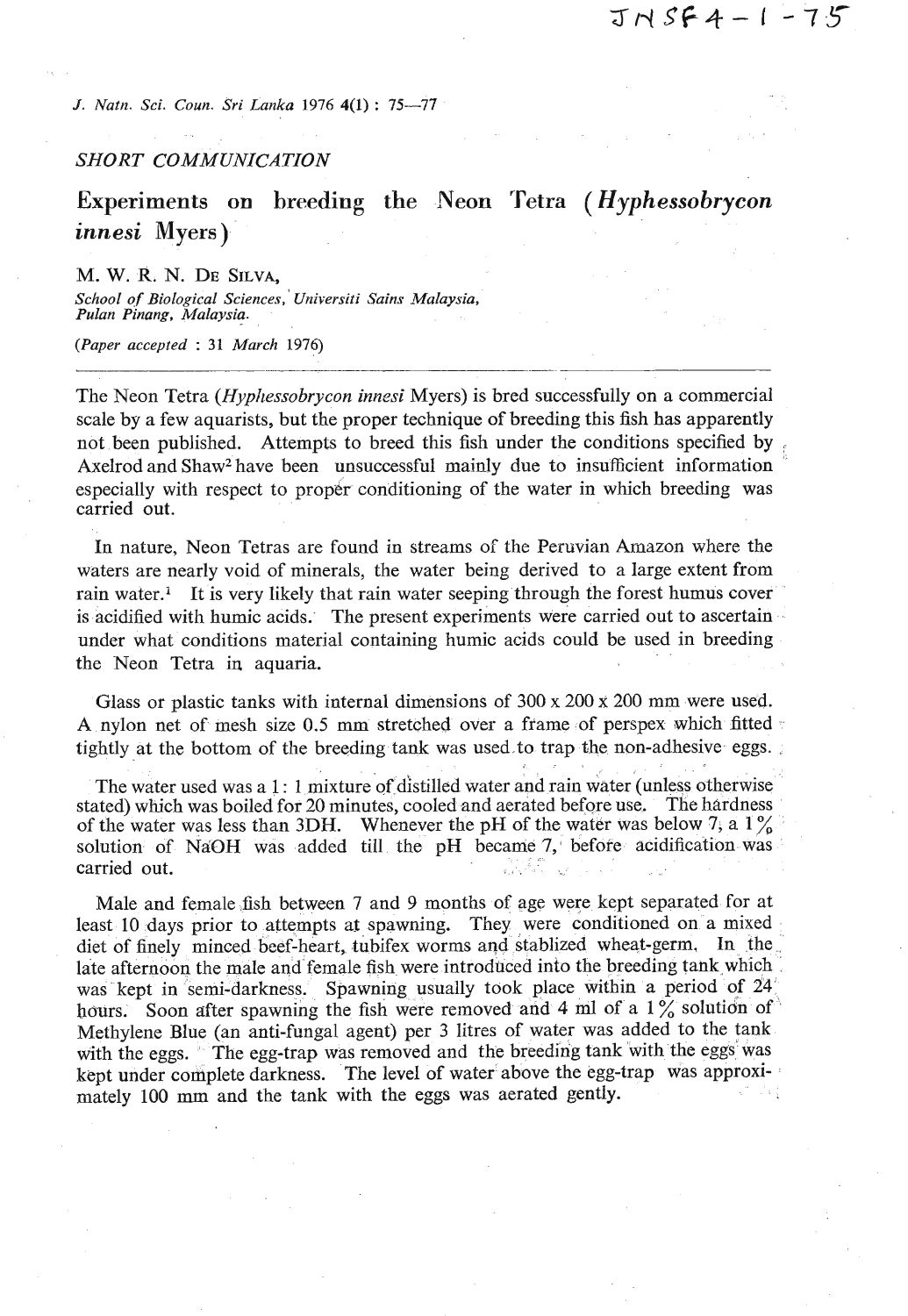After spawning, every **3** hours, a few eggs were removed from the breeding tank for observation.

Initial attempts to breed the Neon Tetra were carried out under sterile conditions as practically as possible, at a temperature range of between **75"-7S°F.** The pH of the water was adjusted to 6.4 by adding a 10% solution of NaH<sub>2</sub>PO<sub>4</sub>. Within 6 hours of spawning it was observed that the eggs started to enlzrge unusually. **80** % of the eggs burst within 16 hours indicating that an unnatural osmo-regulatory process was in operation. Within 24 hours all the eggs were spoiled.

As Axelrod1 has indicated that some German aquarists use oak or elm bark extract for acidification of water, further attempts were carried out to breed this fish under conditions similar to that of the former experiment but instead of  $N_aH_1PO_a$ , acidification was carried out by the addition of a peat extract which is easily obtainable in tropical countries. The peat extract was obtained by boiling **100** gm of dry peat soil from Muthurajawela, Sri Lanka, for **15** minutes in **500 ml** of distilled water and filtering. Under the conditions used the eggs of the Neon Tetra were seen to hatch out in **24** hours. The percentage of hatching was not more than **20** %.

Experiments to breed the Neon Tetra were carried out using Peat Moss (Sphagnum sp.) extract (50 gm of dried Sphagnum sp. boiled in **500** ml of distilled water for 20 minutes and filtered) for the acidification of the water to obtain a pH of 6.4. These experiments were also successful and the percentage hatching obtained was approximately **25** %.

The best result in breeding the Neon Tetra was obtained in an air-conditioned room at a temperature range of  $72^{\circ} - 75^{\circ}$ F. The fish were acclimatized to the temperature for at least one week before the male and female 5sh were separated. Distilled water, adjusted to a pH of 6.4 using *Sphagnum* extract was used as the breeding medium. No sterilization of the equipment or the water was carried out. After spawning a solution of 'Tetracare Fungi stop' by Tetra werke, West Germany, was added in the recommended proportions. The percentage hatching using the above method was approximately 35 $\frac{\%}{\%}$ .

The very young fry of the Neon Tetra was found to be extremely sensitive to strong light intensities as stated by Axelrod and Shaw.2 The **fry** started free swimming after **4** days from hatching. They were fed on infusoria for the initial two weeks. The fry were gradually exposed to semi-darkness when they were a week old. Attempts to expose 1-6 day-old fry to direct sunlight resulted in their death.

Success was also achieved in group breeding of the Neon Tetra using five males, and five' females in. the same breeding tank. The conditions used were as in the proceeding experiment.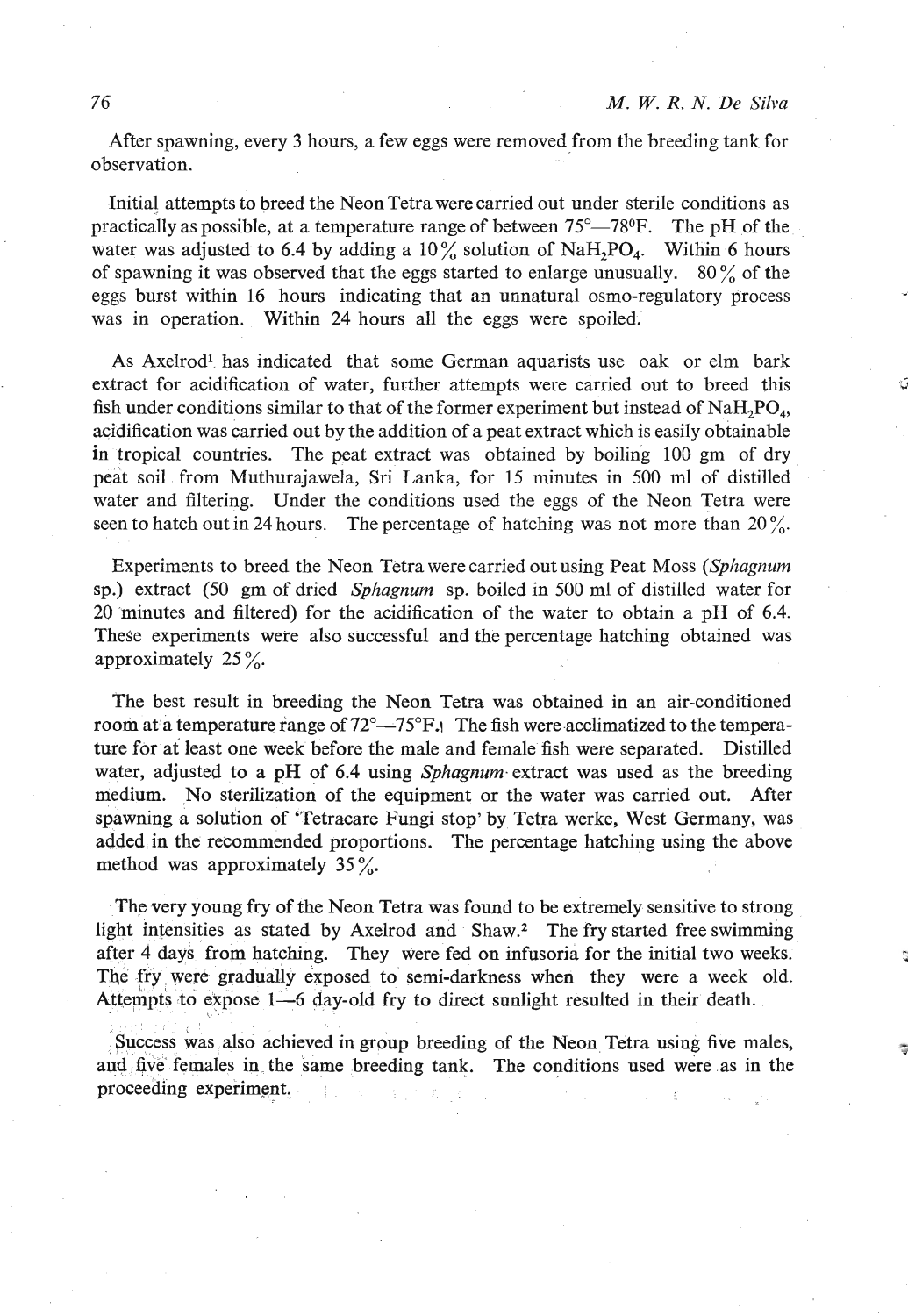# *Experiments on breeding the Neon Tetra* **77**

The Neon Tetra can be quite easily spawned. The difficulty of breeding this fish was mainly at the hatching stage. Temperature and method of acidification were seen to be two major factors determining the successful breeding of the Neon Tetra.

Acidification of the breeding medium with peat extract or peat moss *{Sphagnum* sp.) extract proved to be a success in breeding this fish. The best hatching rates were obtained at temperatures between  $72^{\circ}$ — $75^{\circ}$ F. Sterile conditions were not required and group breeding of this fish was possible.

Further experiments are necessary to determine the active ingredient or ingredients in the peat extract and peat moss extract responsible for the success in breeding this fish and also to determine why the very young fry of the Neon Tetra are sensitive to strong light intensities.

# **Acknowledgements**

Thanks are due to Mr. Asoka Miwalapalana for all the help received during the initial experimental work which was carried out in Sri Lanka, Mr. Rodney Jonklass for encouragement and to Professor *C.* P. Ramachandran and the School of Biological Sciences, Universiti Sains Malaysia, for support received during the final experimental work and for help received during the preparation of this paper.

#### **References**

**1. AXELROD, H.** *R. (1968). Encyclopedia* **of** *Tropical Fishes. T.F.H. Publications, lnc.* 

**2. AXELROD, H.R.** & **SHAW, SUSAN R. (1967).** *Breeding Aquariumfishes. T.F.H.* **Publications,** *Inc.*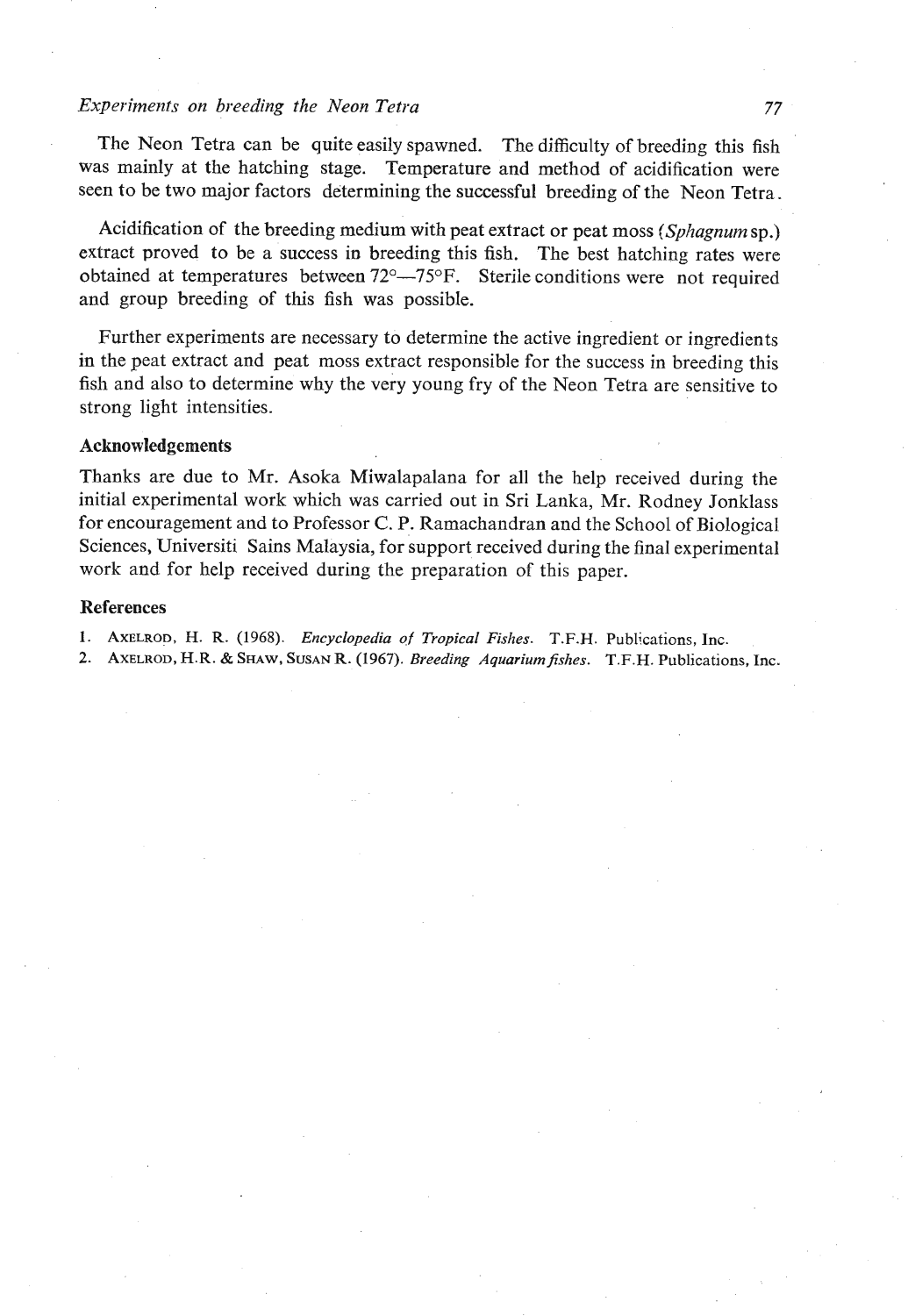$JNSF4H+79$ 

J. Natn. Sci. Coun. Sri Lanka 1976 4(1): 1-6

# ලිපිවල සාරාංශ - සිංහල පරිවර්තන

වමාරාකන සතුන් සඳහා පෝටීන් කොවන නයිටුජන් ලබාදෙන මාර්ගයක් වශයෙන් යුරියා

1. දින 90ක් දක්වා දික්කරන ලද අන්තර් කාලයක් ඇතිව නෙළා ගන්නා ලද ''පූස ජයන්ට නාපියර්'' නම් තණ වර්ගය කෘතිම ලෙස වේලා කන්නට දුන් බැටළුවන්ගේ දිරවීමේ ශක්තිය කෙරෙහි පෝටීන් නොවන නයිටුජන් ලබාදෙන මාර්ගයක් වශයෙන් යුරියා දක්වන ආචරණය

ජයසුරිය, එම්. සී. එන්. සහ ශී ස්කන්ධරාජා, එන්.

J. Natn. Sci. Coun. Sri Lanka 1976 4(1):

අවුරුද්දකට අක්කරයකට රාත්තල් 300 ක නයිටුජන් පොහොර යොද වවන ලද ''පූස ජයන්ට් නාපියර්'' නම් තණ වර්ගය මසකට වරක් බැගින් කපා ගත් විට  $16\frac{9}{6}$  ක දළ පෝටීන් පුමාණය-කින් යුක්ත වූ රාත්තල් 40,000 ක පිදුරු ලබා ගත හැකිය. මෙම කපන කාල අන්තරය තවත් දික් කිරීමෙන් වැඩිපුර පිදුරු ලබා ගත හැකි වුවද දළ පෝටීන් පුමාණය එවිට අඩුවන්නේය.

සුළු පුමාණයක නයිටුජන්. අඩංගු වමාරාකන. සත්ව ආහාරයට එක්කරන ලද යුරියා, දිරවීමේ ශක්තිය පහසු කරන බව බොහෝ විට දක්තට ලැබී ඇති නිසා කලින් කුකුල් පෝර යෙදු කුඹුර-කින් දින 90 කට වරක් කපාගත් ''පූස ජයන්ට් නාපියර්'' තෘණ වර්ගයේ දුශා ජීරණානාව නෙරෙහි පරිපුරකයක් වශයෙන් යුරියා භාවිතා කිරීමේදී ඇතිවන ආචරණය සොයාගැනීමට මෙම පරීක්ෂණය පවත්වන ලදී.

පරිපෝෂණ මට්ටමින් මේ තණ චර්ගය කන්නට දුන් බැටළුවන් කීපදෙනෙකු යොදගෙන  $4\times 4$  ලැටින් සම චතුරසු කුමයට ආහාරදීමේ මාර්ගයෙන් යුරියා මට්ටම් හයක ආචරණය ගැන සෝදිසි කොට බලත ලදී. පිදුරු ස්වරූපයෙන් දෙන ලද මේ සත්වාහාරයේ පෝටින් වල දළ සාමානාා 9.6% ක් තිබීණි. එම තෘණ ආහාරය ඔවුන්ට කන්නට දුන් මුළු පුමාණයෙන්  $80\%$  කි.

සත්වාහාර ඓන්දික දුවාගේ දුශා ජීරණාකාව කෙරෙහි යුරියා සවරූපයෙන් එක්කරන ලද පරිපුරක නයිටුජන් වලින් සැලකියයුතු ආචරණයක් ඇති තොවන බව එම පුතිඵල ව**ලි**න් දනගත හැකි විය. පරිපුරක දවාංය වැඩි පුමාණවලින් භාවිතා කළ විට ජීරණාතාව තවත් අඩුවන බව පෙනී ගියේය.

අඩු පුමාණයක කිරි ලබා ලදන දෙනුන්ගේ ආහාරයක් වශයෙන් භාවිතා කරන්නේ නම් ''පූස ජයන්ට් නාපියර්'' කුණ වලට වැඩිපුර නයිටුජන් යෙදීම අවශා නොවත බව මෙම පරීක්ෂණ වලින් තීරණය කළ හැකි විය. - අඩුවෙන් කිරි ලබා දෙන නිවර්තන කලාපීය දෙනුන්ගේ පෝෂණ අවශානා සපුරාලීමට  $10\%$  ක දළ ලෝටීන් පුමාණයක් ඇති තණනොළ පුමාණවත් බැවිනි. එම නිසා චර්ෂයක් සඳහා අක්කරයකට නයිටුජන් පෝර රාත්තල් 300 ක් යොදන්නේ නම කපන කාලය දින 90 ක් දක්වා දික් කිරීම වඩා යෝගා වන්නේය.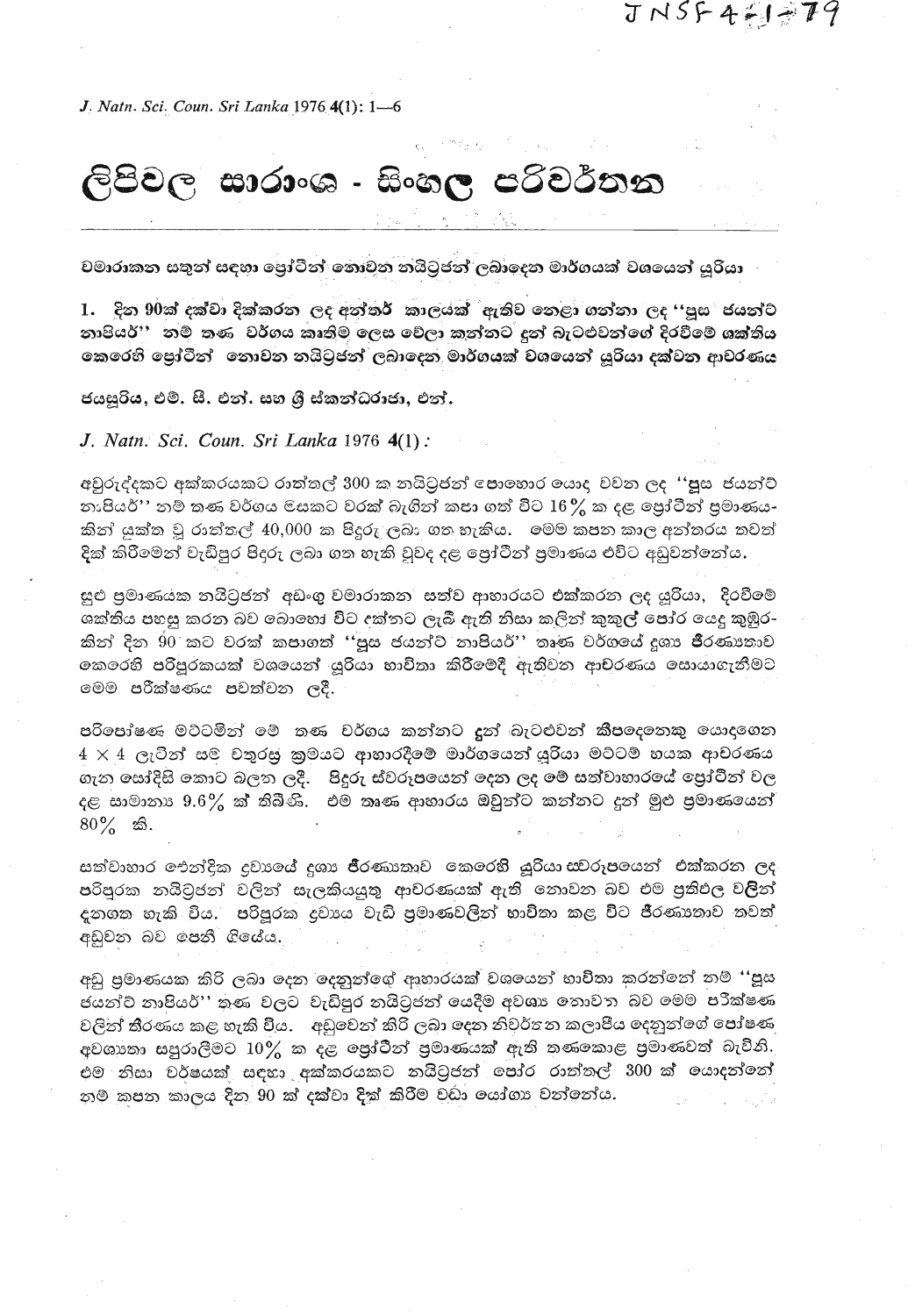#### විහාගයකට උචිත සම්මත සාධන දක්ෂතා පරාසය

#### සැමුවෙල්, ටී. ඩී. එම්. ඒ.

## J. Natn. Sci. Coun. Sri Lanka 1976 4(1): 7-14

අවුරුදු දහයකට අධික කාලයකු සිට පවත්වා මගත එනු ලබන විභාගයක සාධන දක්ෂතාව .<br>විශ්ලේෂණයට හාජනය කෙරේ. ''සම්මත සාධන දක්ෂතා පරාසය'' ක් සඳහා වු පහත් සීමාව විවරණය කිරීමට මෙය උපයෝගි කරගෙන ඇත. <sup>`</sup> මෙසද්ධාන්තික ඉහළ සිමාවක් ඉන්පසුව නියමකරගනු ලැබේ. අනතුරුව මේ සීමා දෙක පදනම් කරගෙන ''සම්මත සාධන දක්ෂනා පරාසයක් $"$  නි්රණය -කිරීමට උත්සාහයක් දරා ඇත. -එම ''සම්මත සාධන දක්ෂතා පරාසය $"\,$ අනුව මෑත කාලයේ පවත්වන ලද විභාගවල සාධත දක්ෂකා සමාලෝචනයට භාජනය කරනු ලැබේ.

යිස්ට්වල ඇති අ'ගස්ටේරෝල් පිළිබඳ ජෛව සංශ්ලේෂණය – විකෘතයන් සමග කළ සංසන්දනාත්මක අධායනයක්

ගුණතිලක, ඒ. ඒ. එල්.

#### J. Natn. Sci. Coun. Sri Lanka 1976 4(1): 15–27

පුතිකියා පරම්පරාව පැහැදිලි කරදීම පිණිස විකෘතයන් කවර අයුරකින් පුයෝජනයට ගත හැකිද .<br>යන්න ගැන විශේෂ අවධාරණයකින් යුක්තව යීස්ට් වල ඇති ලැතෝස්මටරෝල් වලින් ලබා ගන්නා අ'ගස්ටෙරෝල් පිළිබඳ ජෛව සංශ්ලේෂණයක් සමාලෝවනයට හාජනය කරනු ලැබේ. යිස්ට්වල ඇති සිමෝස්වෙරෝල්වල සිට අ'ගස්ටෙරෝල් දක්වා වූ ජෛව සංශ්ලේෂණ මාර්ග සඳහා බහු ශාඛා මාර්ග ආදර්ශයක් යෝජනා කරනු ලබන අතර යිස්වි විකෘතයන්ගේ උපයෝගිතා ගැනද සාකච්ඡා කරනු ලැබේ.

## ලිනමරින් වලින් සයනයිඩ් මුද හැරීම

II. පවිනීකරණය සහ මංඤොක්කා ලෙලි වල සයනයිඩ් ඉවත් කරන එන්සයිමවල ලක්ෂණ කීපයක්

පිරිස්, නිර්මලා සහ ජැත්ස්, ඊ. ආර්.

# J. Natn. Sci. Coun. Sri Lanka 1976 4(1): 29-47

하다 난 මංණ කාක්කා (මිනිහොට එස්කියුලෙන්ටා ක්රාන්ට්ස්) ලෙල්ලෙන් ගන්තා ලද අමු නිස්සාරක-යන්ගේ සයනයිඩ මුද හැරීමෙ `කියාකාරිත්වය පවිතීකරණයට හාජන කරන ලදී. `` ඇසිටෝන් සහ ඇමෝනියම් සල්පේට් අවක්ෂේපණය, සෙපාඩෙක්ස්-ජෙල් සහ DEAE-සෙලුලෝස් වර්ණලේඛය යන කුම මේ සඳහා උපමය $d$ ගි කර ගන්නා ලදී. -265 වර දක්වා පවිතීකරණය කිරීමට මේ නිසා හැකිවිය. මංඤොක්කා ලෙල්ලේ ''ලිනමරින්'' නම් පුධාන සයනෝජනක ග්ලුකෝසයිඩ්වලින් සයනයිඩ් ඉවත් කිරීමට තරම් පුබලවූ (මේ ලිපියෙහි ''ලිනමරේස්'' අ, ආ වශයෙන් හඳුන්වන) එන්සයිම් වර්ග දෙකක් වෙන්කර ගත හැකි විය. මේ එන්සයිම් වල  $\rm{Km}$ වටිනාකම් ඔමා හ තත්වයක පැවති නමුදු ඒවායෙහි උෂ්ණත්ව පුශස්තය, සකියන ශක්තිය සහ විදපුතාගමන සංචලතාව යනාදියෙහි පැහැදිලි වෙතස්කම් දක්තට ලැබුණි.  $\,$  pH කියාකාරිත්ව වනුවල සහ උෂ්ණත්ව ස්ථායිතා ලක්ෂණවල පමණක් සුළු වෙනස්කම කිිපයක් දක්නට ලැබිණි.

80